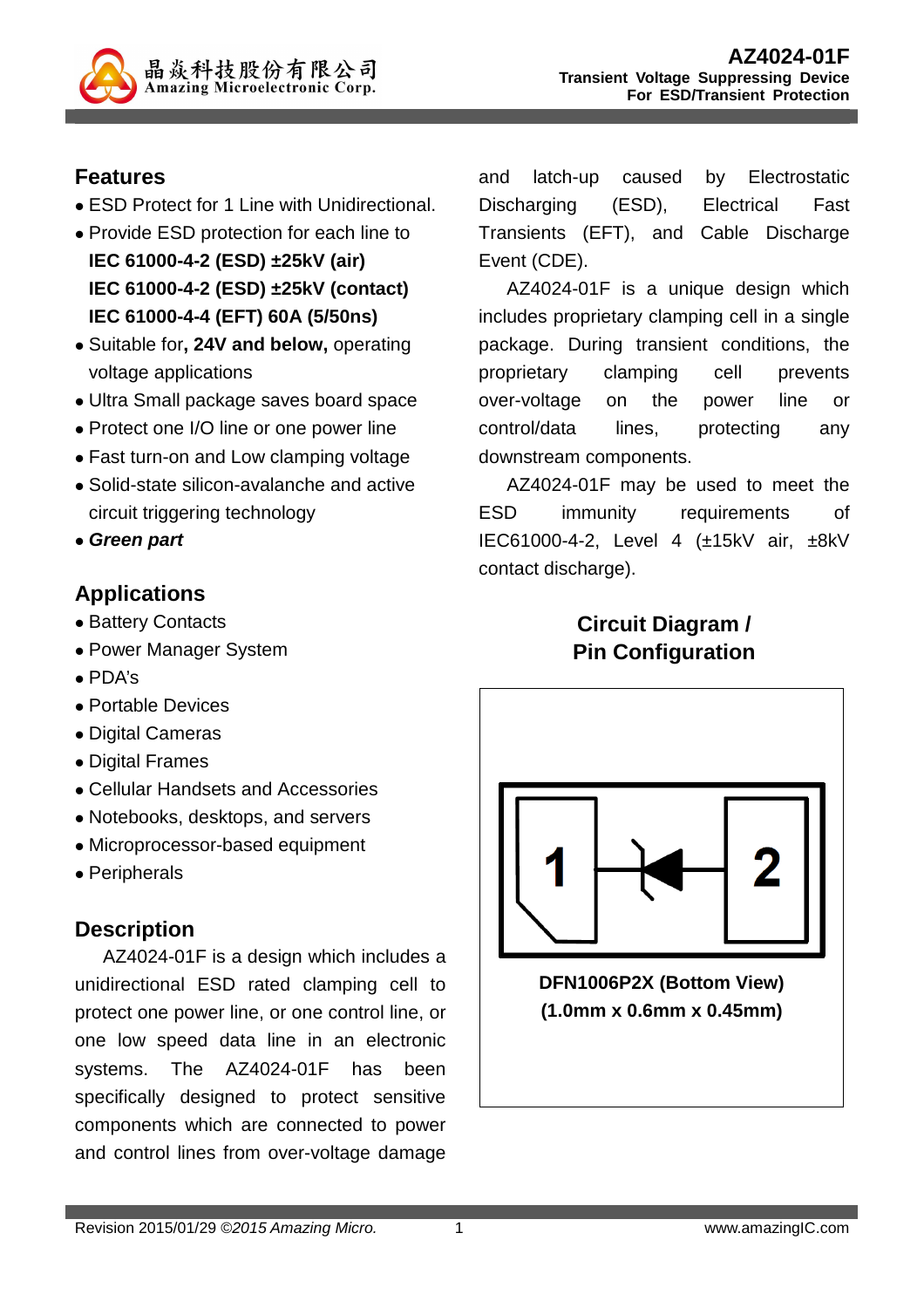

#### **SPECIFICATIONS**

| <b>ABSOLUTE MAXIMUM RATINGS</b>                |                              |                 |              |
|------------------------------------------------|------------------------------|-----------------|--------------|
| <b>PARAMETER</b>                               | <b>SYMBOL</b>                | <b>RATING</b>   | <b>UNITS</b> |
| Operating Supply Voltage (pin-1 to pin-2)      | $V_{DC}$                     | 26.4            | V            |
| pin-1 to pin-2 ESD per IEC 61000-4-2 (Air)     | $V_{ESD-1}$                  | $\pm 25$        | kV           |
| pin-1 to pin-2 ESD per IEC 61000-4-2 (Contact) | $\mathsf{V}_{\mathsf{ESD}2}$ | $\pm 25$        | kV           |
| <b>Lead Soldering Temperature</b>              | $\mathsf{T}_{\mathsf{SOL}}$  | 260 (10 sec.)   | °C           |
| <b>Operating Temperature</b>                   | $\mathsf{T}_{\mathsf{QP}}$   | $-55$ to $+85$  | °C           |
| Storage Temperature                            | $\mathsf{T}_{\text{STO}}$    | $-55$ to $+150$ | $\mathrm{C}$ |

| <b>ELECTRICAL CHARACTERISTICS</b> |                        |                                                   |            |            |              |        |
|-----------------------------------|------------------------|---------------------------------------------------|------------|------------|--------------|--------|
| <b>PARAMETER</b>                  | <b>SYMBOL</b>          | <b>CONDITIONS</b>                                 | <b>TYP</b> | <b>MAX</b> | <b>UNITS</b> |        |
| Reverse Stand-Off                 | <b>V<sub>RWM</sub></b> | Pin-1 to pin-2, $T=25^{\circ}C$ .                 |            |            | 24           | $\vee$ |
| Voltage                           |                        |                                                   |            |            |              |        |
| Reverse Leakage                   |                        | $V_{\text{RWM}} = 24V$ , T=25 °C, pin-1 to pin-2. |            |            |              |        |
| Current                           | $I_{\text{L}eak}$      |                                                   |            |            |              | μA     |
| Reverse                           | $V_{BV}$               | $I_{\text{BV}}$ = 1 mA, T=25 °C, pin-1 to pin-2   | 26.7       |            | 32           | $\vee$ |
| <b>Breakdown Voltage</b>          |                        |                                                   |            |            |              |        |
| <b>Forward Voltage</b>            | $V_F$                  | $I_F$ = 15mA, T=25 <sup>o</sup> C, pin-2 to pin-1 | 0.6        |            | 1.2          | $\vee$ |
| <b>ESD Clamping</b>               |                        | IEC 61000-4-2 +6kV, T=25 °C, Contact              | 42         |            |              | $\vee$ |
| Voltage                           | $V_{\text{damp}}$      | mode, pin-1 to pin-2                              |            |            |              |        |
| Channel Input                     |                        | $V_R = 0V$ , f = 1MHz, T=25 °C, pin-1 to pin-2    |            | 42         |              |        |
| Capacitance                       | $C_{\mathsf{IN}}$      |                                                   |            |            | 50           | рF     |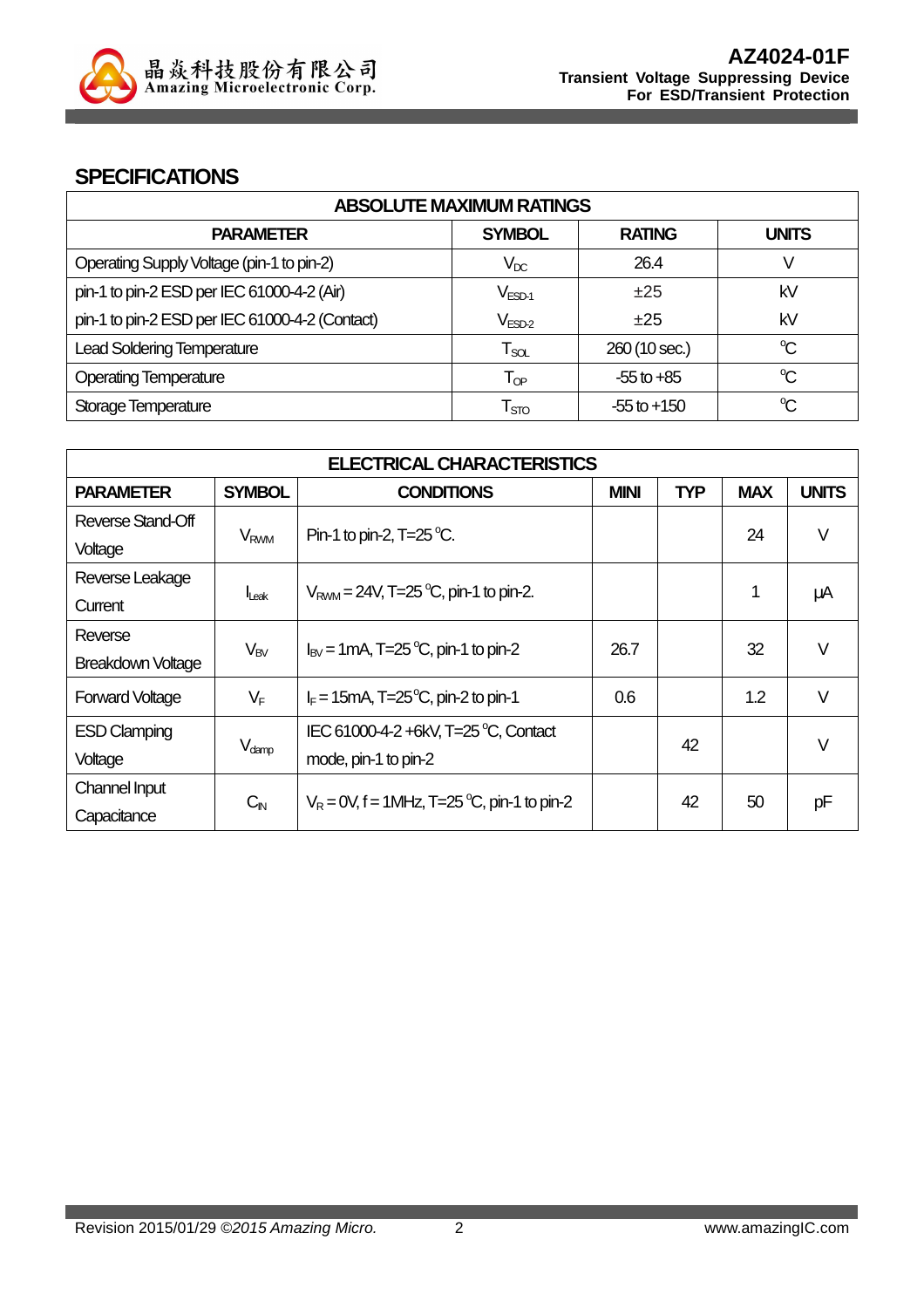

### **Typical Characteristics**

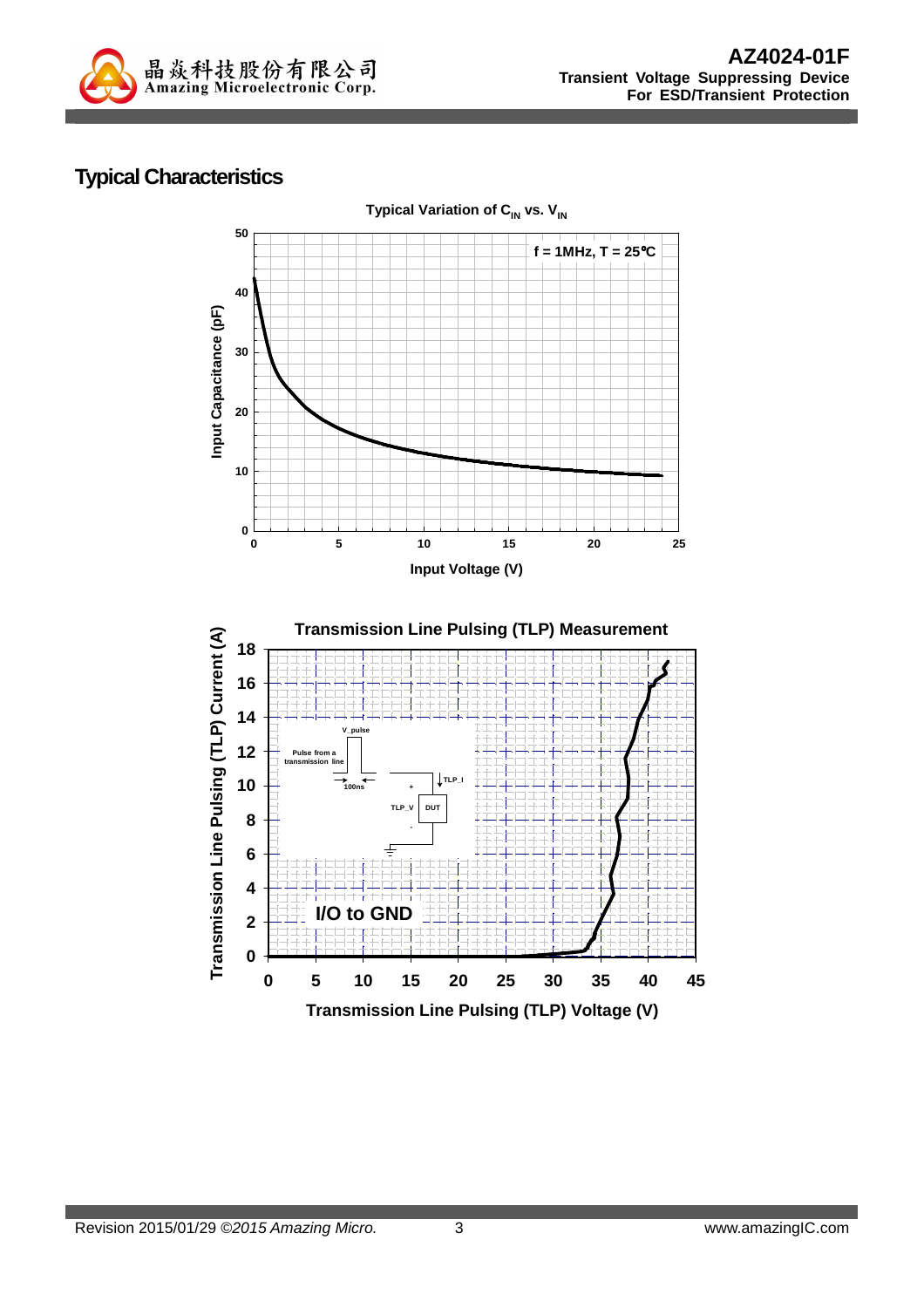

### **Applications Information**

#### **ESD Protection for Low-Speed Data Line**

The AZ4024-01F is designed to protect the control lines, low speed data lines, and power lines of PCB internal circuits from ESD transient stress.

The usage of the AZ4024-01F is shown in Fig. 1. Protected lines, such as data lines, control lines, or power lines, are connected at pin 1. The pin 2 should be connected directly to a ground plane on the board. All path lengths connected to the pins of AZ4024-01F should be kept as short as possible to minimize parasitic inductance in the board traces.

In order to obtain enough suppression of ESD induced transient, good circuit board is critical. Thus, the following guidelines are recommended:

- Minimize the path length between the protected lines and the AZ4024-01F.
- Place the AZ4024-01F near the input terminals or connectors to restrict transient coupling.
- The ESD current return path to ground should be kept as short as possible.
- Use ground planes whenever possible.
- NEVER route critical signals near board edges and near the lines which the ESD transient easily injects to.



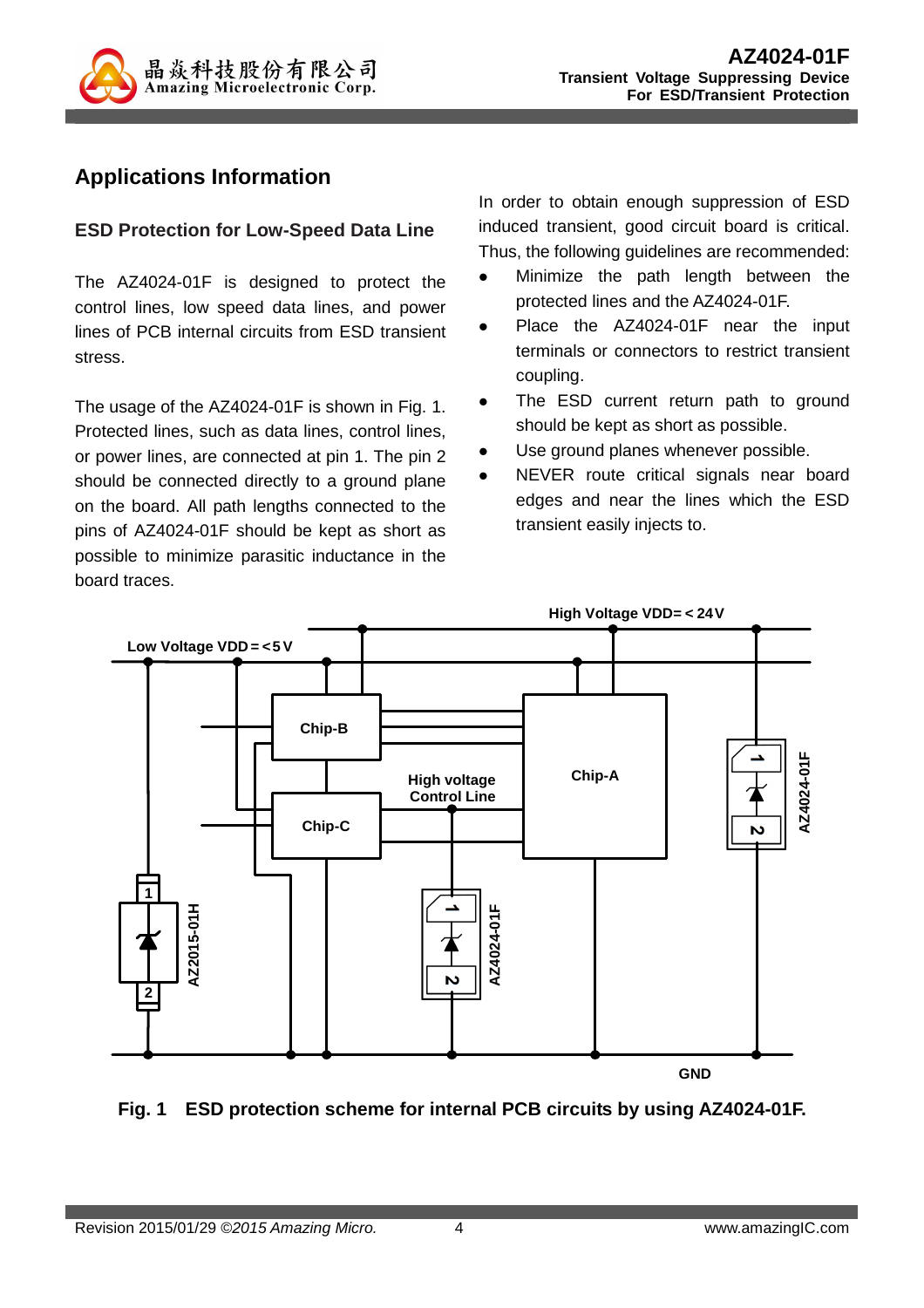



#### **PACKAGE DIMENSIONS**

|               |      | <b>Millimeters</b><br><b>Inches</b> |       |       |
|---------------|------|-------------------------------------|-------|-------|
| <b>Symbol</b> | min  | max                                 | min   | max   |
| A             | 0.95 | 1.05                                | 0.037 | 0.041 |
| в             | 0.55 | 0.65                                | 0.022 | 0.026 |
| C             | 0.41 | 0.50                                | 0.016 | 0.020 |
| D             | 0.45 |                                     | 0.018 |       |
| Е             | 0.20 | 0.30                                | 0.008 | 0.012 |
| F             | 0.45 | 0.55                                | 0.018 | 0.022 |

**LAND LAYOUT**



Notes:

This LAND LAYOUT is for reference purposes only. Please consult your manufacturing partners to ensure your company's PCB design guidelines are met.

# **MARKING CODE**



**Top View** 

| <b>Part Number</b> | <b>Marking Code</b> |  |
|--------------------|---------------------|--|
| AZ4024-01F         |                     |  |
| (Green Part)       |                     |  |

Note : Green means Pb-free, RoHS, and Halogen free compliant.